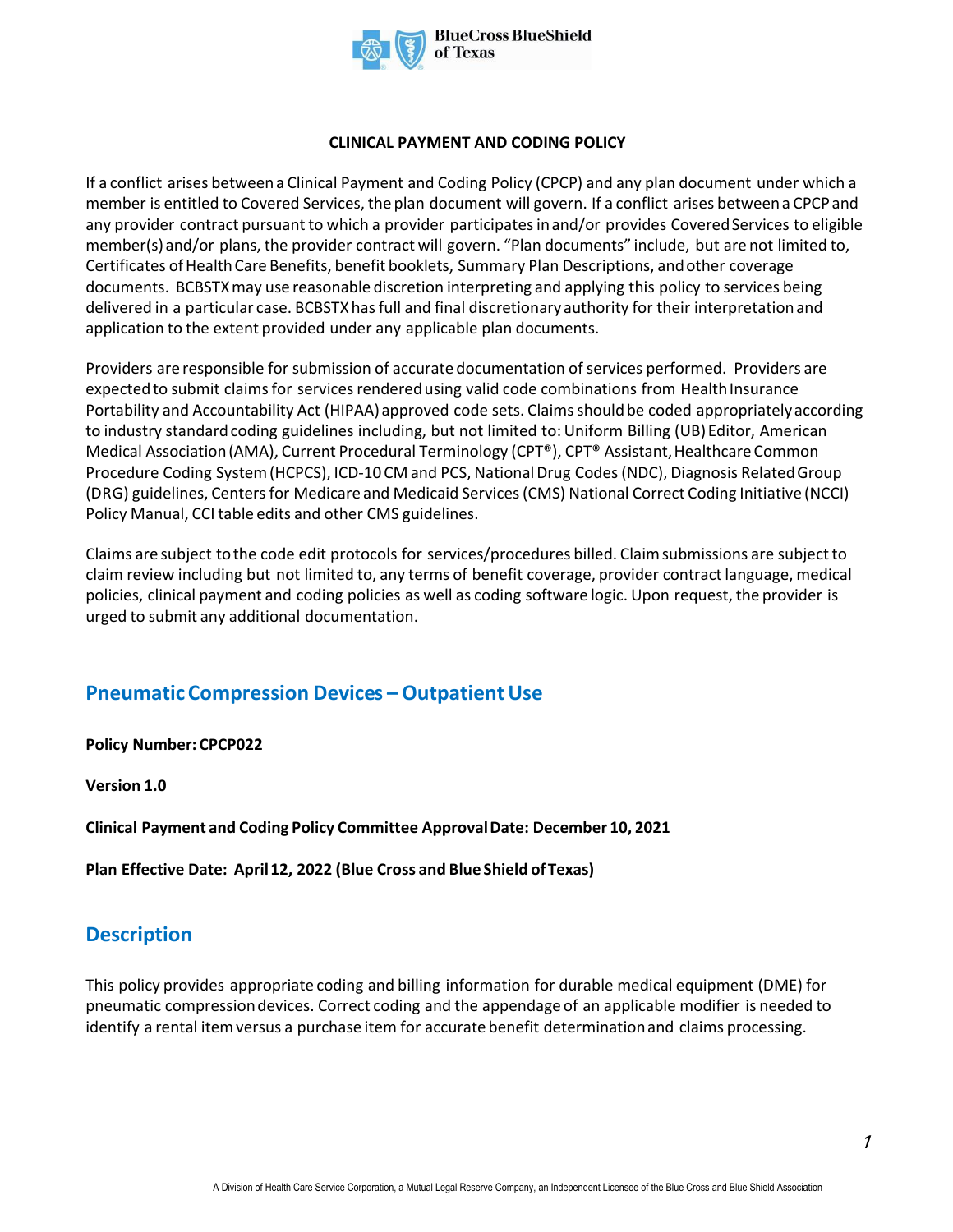

In order for DME to be eligible for coverage, the need for the equipment must meet all the criteria listed in Medical Policy DME101.000. which includes when used in the member's home/place of residence and does not serve as a comfort or convenience item.

Coverage decisions are subject to all terms and conditions of the applicable benefit plan (which includes specific exclusions and limitations), and to applicable state and/or federal law. Language and the policies contained in this document does not constitute plan authorization, nor is it an explanation of benefits.

### **Term Descriptions:**

**Chronic venous stasis ulcer** wounds thought to occur due to improper functioning of venous valves, usually of the legs. Synonyms: venous insufficiency ulcer, stasis ulcer, stasis dermatitis, varicose ulcer.

**Lymphedema** is the swelling of subcutaneous tissues due to the accumulation of excessive lymph fluid. The abnormal accumulation of lymph in the interstitial tissues is usually the result of impairment of the normal clearance by the lymphatic system caused by therapy or disease.

**Non-segmented pneumatic compressor** is a device which has a single outflow port on the compressor. The air from the single tube may be transmitted to a sleeve/appliance with multiple compartments or segments.

**Pneumatic compression device** consists of an inflatable garment for the arm, leg, trunk or chest and an electrical pneumatic pump that fills the garment with compressed air. The garment is intermittently inflated and deflated with cycle times and pressures that vary between devices.

**Segmented compressor** is a device which has multiple outflow ports on the compressor which lead to a distinct segment on the appliance which inflate sequentially.

**Segmented device with calibrated gradient pressure** is characterized by a manual control on at least three outflow ports which can deliver an individually determined pressure to each segment unit.

**Segmented device without calibrated gradient pressure** is a device in which either (a) the same pressure is present in each segment or (b) there is a predetermined pressure gradient in successive segments but no ability to individually set or adjust pressures in each of several segments. Pressure is set by a single control on the distal segment.

**Segmental gradient pressure pneumatic appliances** are appliances/sleeves which are used with a nonsegmental pneumatic compressor, but which achieve a pressure gradient through the design of the tubing and/or air chambers.

**Venous thromboembolism (VTE)**is deep vein thrombosis (DVT)- formation of a blood clot in a deep vein and pulmonary embolism (PE) - a blockage of an artery in the lungs by a substance that has moved from elsewhere in the body through the blood stream. It is a complication associated with major surgeries resulting in significant morbidity and mortality.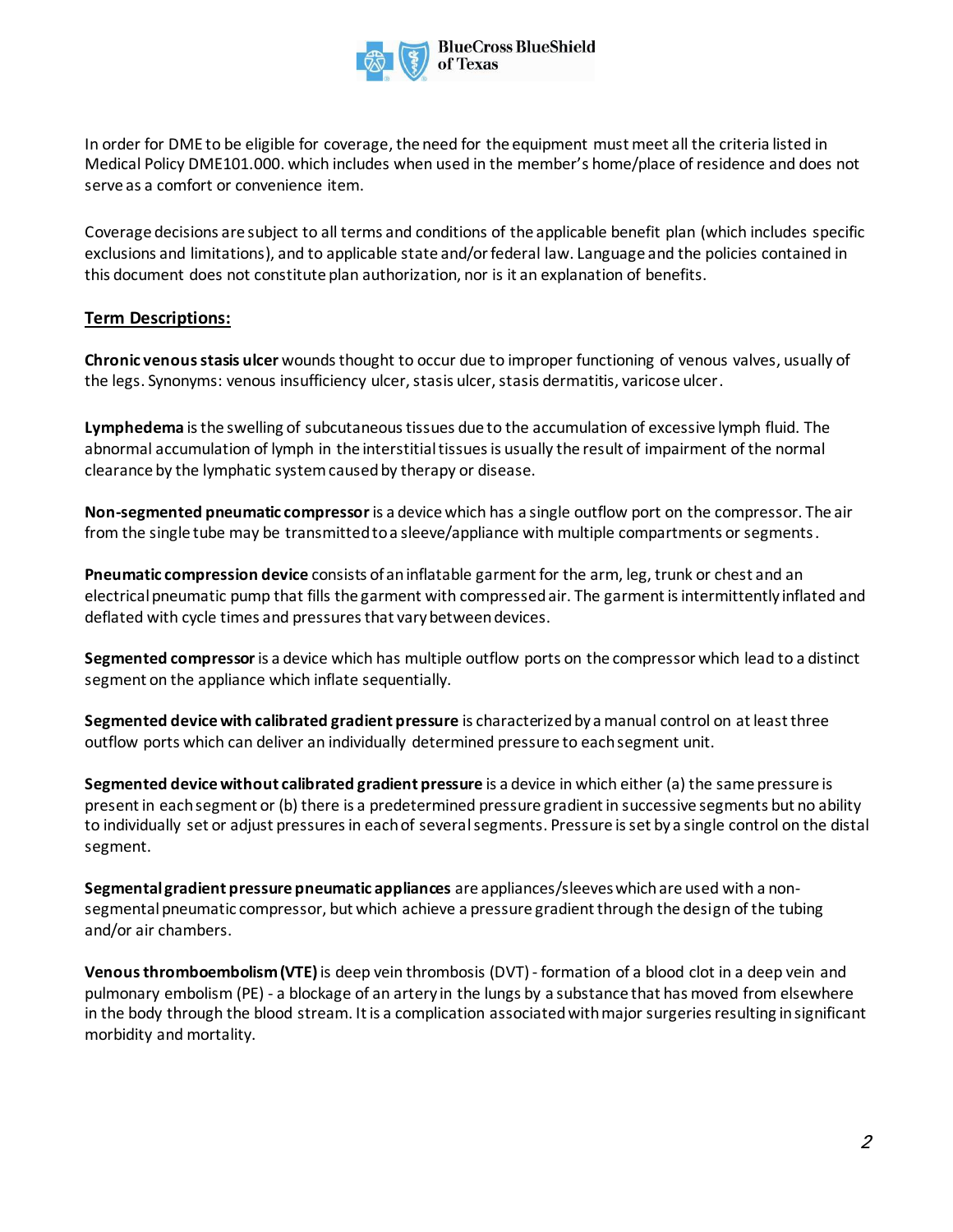

## **Evaluating risk factors for DVT prophylaxis**

See Medical Policy MED202.073 Postsurgical Outpatient Use of Limb Compression Devices for Venous Thromboembolism Prophylaxis for evaluating risk factors

## **Reimbursement Information:**

Segmented, calibrated gradient pneumatic compression device (E0652) is allowed only when the member has unique characteristics, defined in medical policies **MED202.073** and/or **MED202.060**, that prevent them from receiving satisfactory pneumatic compression treatment using a non-segmented device.

### **HCPCS Codes for Pneumatic Compression Devices**

The inclusion of a code below does not guarantee reimbursement.

| <b>HCPCS Code(s)</b>                | <b>Appropriate Usage</b>                                                 |
|-------------------------------------|--------------------------------------------------------------------------|
| E0655, E0660, E0665, E0666          | Non-segmental pneumatic compression pumps                                |
| E0656, E0667, E0668, E0669, E0670   | Segmental pneumatic compression pumps                                    |
| E0671, E0672, E0673                 | Segmental gradient pressure pneumatic appliance                          |
| E0675 (Arterial Insufficiency Only) | High pressure, rapid inflation/deflation pneumatic<br>compression device |
| E0676                               | Intermittent limb compression device, includes all<br>accessories        |
| E0650, E0673                        | For lymphedema and chronic venous insufficiency<br>use                   |
| E0676                               | For deep vein thrombosis prophylaxis use                                 |

### **Appropriate Modifiers**

**Modifier NU:** Indicates purchase of new DME equipment and may be appropriate for lymphedema patients. **Modifier RR:** Indicates rental of the DME equipment. One unit of service is billed per monthly period. **Modifier UE:** Indicates used DME equipment.

### **ClaimsXten™ Edits**

When codes E0655 through E0673 are billed for Compression Device Accessories along with code E0676, the allinclusive code for Compression Devices, the accessories will be denied as inclusive to the device and therefore ineligible for separate payment.

### **Coverage Criteria**

**Coverage of DME items** is for home/place of residence use only. The application procedure code is considered bundled into the facility charge. DME items utilized in a facility setting (hospital, outpatient surgery, physician office) are not separately billable and are considered a part of the facility/office charge.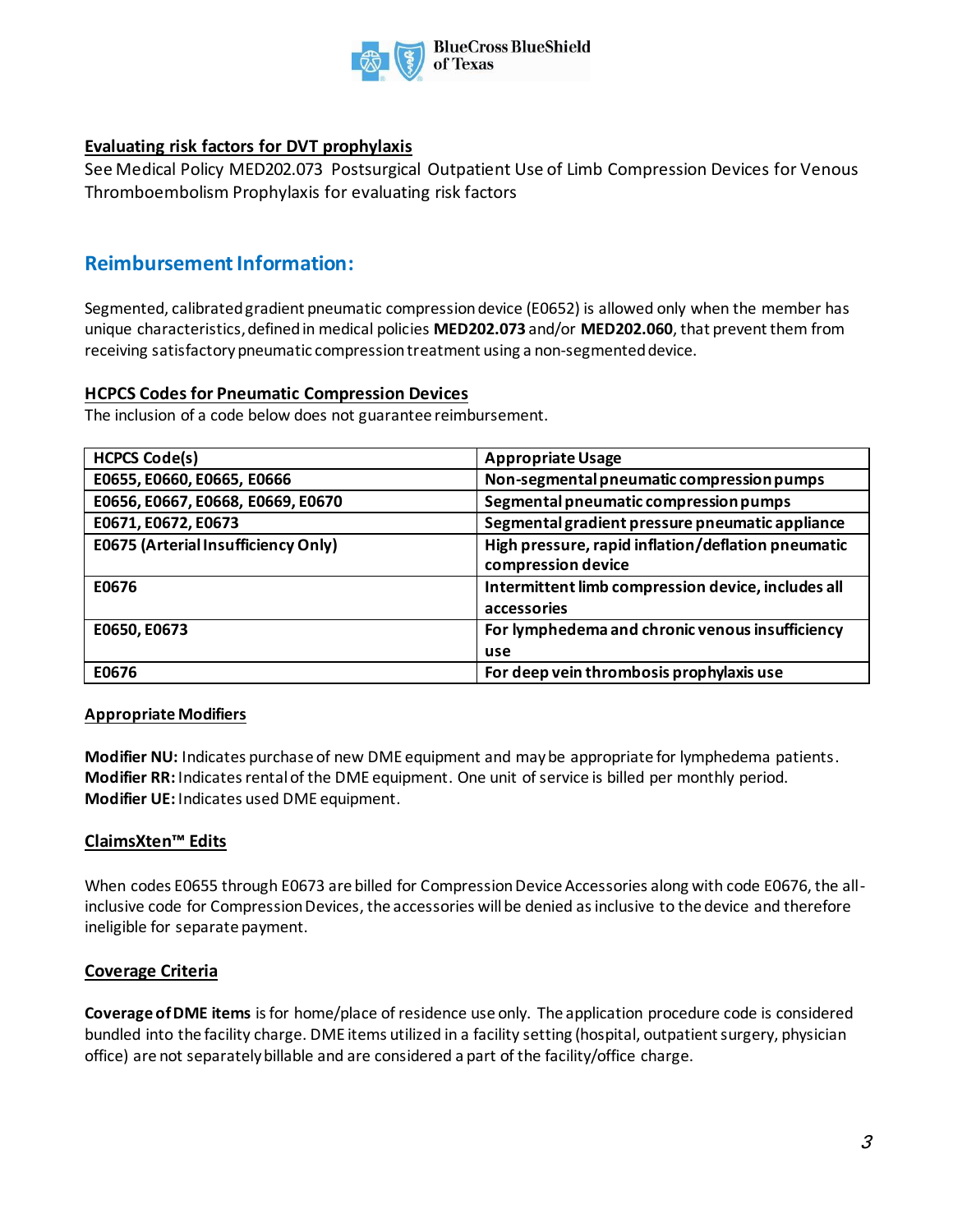**Coverage of DVT prophylaxis compression devices**(E0676) requires the member have a contraindication to pharmacological agents (e.g., a high risk for bleeding) and meet criteria in medical policy MED202.073

- Major orthopedic surgery (total hip arthroplasty, total knee arthroplasty or hip fracture surgery, OR
- Major non-orthopedic surgery (general gynecological, urologic, thoracic or neuromuscular procedures AND are at moderate or high risk of VTE, OR
- Nonmajor orthopedic surgery AND are at moderate or high risk of VTE

#### **Coverage for Chronic Venous Stasis Ulcers**

- Caused by venous insufficiency
- Failed to heal after six-month trial of conservative physician-directed medical therapy (must include use of a compression bandage system or garment, exercise and elevation of the limb)

#### **Coverage for Lymphedema**

• Member has failed a four-week trial of conservative therapy (must include use of a compression bandage system or garment, exercise, and elevation of the limb).

#### **Documentation Information:**

To establish the medical necessity of pneumatic compression devices, the following must be submitted with the claim or upon request:

- Documentation of appropriate physician oversight including the evaluation of the member's condition to determine medical necessity of the device,
- Suitable instruction in the operation of the machine, and
- Treatment plan defining the pressure to be used, frequency and duration of use and ongoing monitoring of use and response to the treatment.

Physician evaluation documentation must include:

- Diagnosis and prognosis
- Symptoms and objective findings, including measurements which establish the severity of the condition, and
- Reason the device is required, including treatments which have been tried and failed.

Record review for DME will include appropriate orders from the treating provider and if equipment is to be used post operatively the surgical facility discharge instructions/summary will reflect orders and instructions for use.

For additional information regarding member specific coverage or questions regarding this policy, providers may contact the Plan or their Network Representative.